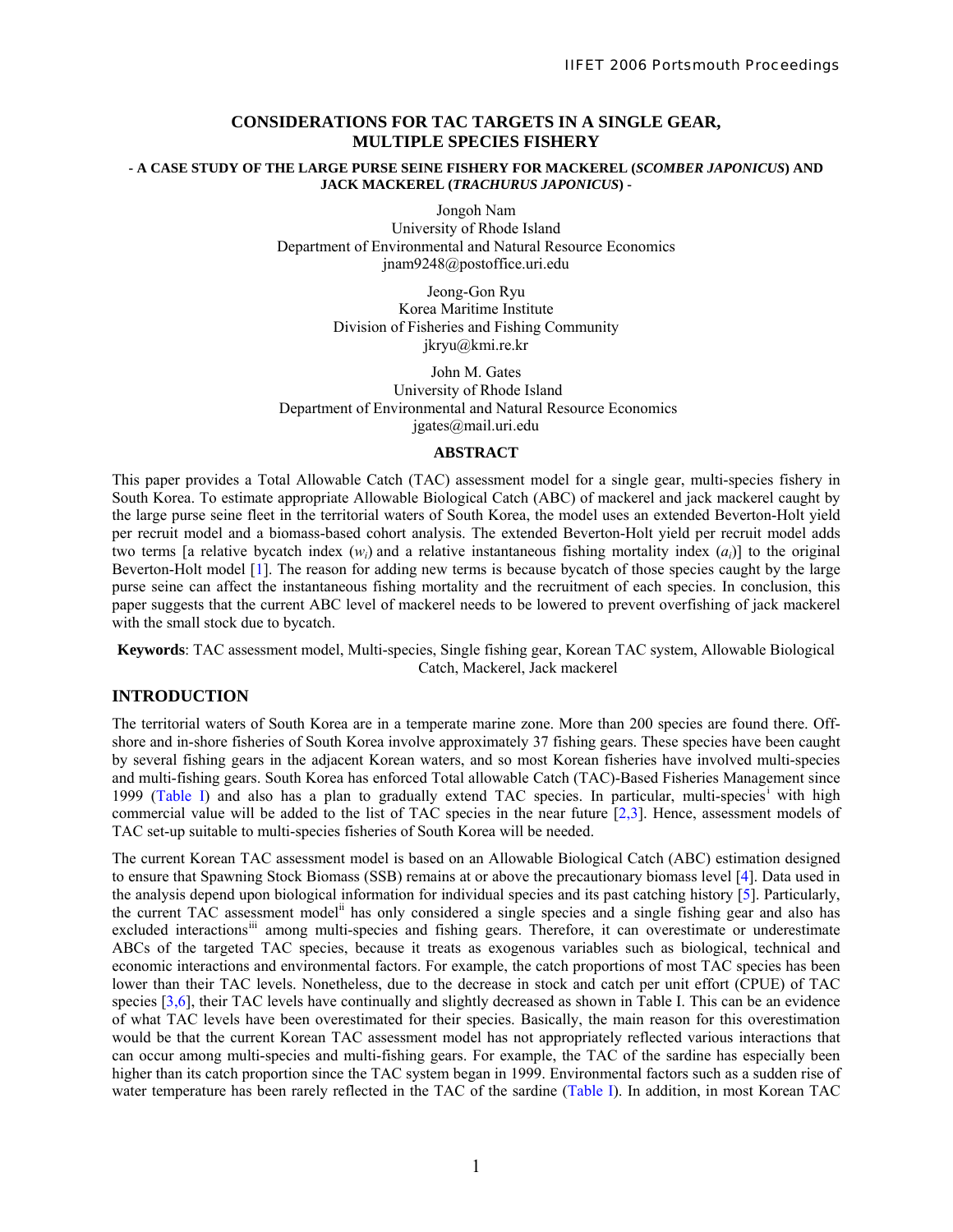species with high bycatch rate, the TACs used since 1999 appear to have been inadequate to conserve the resource which may reflect the omission of bycatches (Table II).

|                         |                          | 1999                     |                                 | 2000                     |                            | 2001         |                               | 2002                |                            | 2003                |                               |
|-------------------------|--------------------------|--------------------------|---------------------------------|--------------------------|----------------------------|--------------|-------------------------------|---------------------|----------------------------|---------------------|-------------------------------|
| Fishery                 | Species                  | <b>TAC</b><br>(ton)      | Catch<br>Proportion<br>$(\%)^*$ | TAC<br>(ton)             | Catch<br>Proportion<br>(%) | TAC<br>(ton) | Catch<br>Proportion<br>$(\%)$ | <b>TAC</b><br>(ton) | Catch<br>Proportion<br>(%) | <b>TAC</b><br>(ton) | Catch<br>Proportion<br>$(\%)$ |
|                         | Mackerel                 | 133,000                  | 115                             | 170,000                  | 49                         | 165,000      | 96                            | 160,000             | 79                         | 158,000             | 74                            |
| Large Purse<br>Seine    | Jack Mackerel            | 13,800                   | 47                              | 13,800                   | 68                         | 10.600       | 90                            | 10,600              | 100                        | 11,000              | 100                           |
|                         | Sardine**                | 22,660                   | 42                              | 22,600                   |                            | 19,000       | 0.6                           | 17,000              | $\theta$                   | 13,000              |                               |
| Off-Shore               | Red Snow Crab            | 39,000                   | 65                              | 39,000                   | 78                         | 28,000       | 69                            | 28,000              | 64                         | 22,000              | 92                            |
| Trap                    | King Crab                | -                        |                                 | $\overline{\phantom{a}}$ | $\overline{\phantom{a}}$   | -            |                               | 1,220               | 78                         | 1,000               | 61                            |
| Diver                   | Purplish Washington Clam | $\overline{\phantom{0}}$ |                                 | $\overline{a}$           |                            | 9.500        | 64                            | 9,000               | 59                         | 9,000               | 52                            |
|                         | Fun Mussel               | $\overline{\phantom{0}}$ |                                 | $\overline{\phantom{a}}$ |                            | 4.500        | 33                            | 2.500               | 57                         | 2,500               | 65                            |
| Village                 | Cheju Island Top Shell   | $\overline{\phantom{0}}$ |                                 | -                        |                            | 2,150        | 90                            | 2,058               | 96                         | 2,150               | 91                            |
| Off-Shore Gill Net Trap | <b>Blue Crab</b>         |                          |                                 | -                        |                            | -            |                               | 1,550               | 97                         | 13,000              | 38                            |
|                         | Total                    | 208.460                  | 93                              | 245.400                  | 51                         | 238,750      | 81                            | 231.928             | 72                         | 231,650             | 70                            |

**Table I: The Current Korean TAC System: 9 Species and 5 Fisheries**

Source: Ryu, J., Nam, J., and Gates J. M., 2006. Limitations of the Korean Conventional Fisheries Management Regime and Expanding Korean TAC System toward Output Control System, Marine Policy 30: 510-522.

Therefore, this paper provides an extended TAC assessment model considering technical interactions<sup>[iv](#page-12-3)</sup> to re-estimate TAC levels for multi-species (i.e., mackerel and jack mackerel) caught by a single fishing gear (i.e., large purse seine).

The purposes of the paper are first to set up a TAC assessment system considering technical interactions, as an auxiliary and precautionary means, for overcoming limitations of the current TAC assessment model, and for rational operation of the Korean TAC system, secondly, to develop an extended TAC assessment model for estimating accurate TAC of multi-species selected. Finally, the paper from results analyzed suggests policy directions for the Korean TAC system.

The paper is organized as follows. Section 2 introduces the theoretical approach of TAC assessment about multispecies and a single fishing gear with a technical interaction based on a modified Beverton-Holt yield per recruit model and a surplus production model. Section 3 provides the basic structure of an extended TAC assessment model. Section 4 analyzes the optimal ABC level of the single gear-multi-species case using the extended yield per recruit model and biomass-based cohort analysis and also discusses and compares the ABC level analyzed by the extended model to that estimated the current Korean TAC assessment model. Section 5 contains concluding remarks about implications and limitations of Korean TAC system for single gear-multi-species assessment.

# **THEORTICAL APPROACH OFTAC ASSESSMENT FOR A SINGLE GEAR, MULTISPECIES FISHERY**

Most analyses of multi-species fisheries have ignored the effects of joint catch under an assumption that the each unit of effort is applied directly to each species. This assumption is reasonable of the bycatch component of a species is small relative to the targeted catch of the species [7]. However, Korean fisheries have experienced high bycatch rate among the targeted TAC species (Table II).

| (Unit: %)<br>Table II: Bycatch Rate $(b_i)$ of Korean TAC Species |                        |      |      |      |      |      |      |         |  |  |
|-------------------------------------------------------------------|------------------------|------|------|------|------|------|------|---------|--|--|
| Fishery                                                           | <b>Species</b>         | 1980 | 1985 | 1990 | 1995 | 2000 | 2001 | Average |  |  |
|                                                                   | Mackerel               | 3.4  | 8.8  | 4.4  | 20.3 | 25.3 | 12.7 | 12.5    |  |  |
| Large Purse Seine                                                 | Jack Mackerel          | 50.4 | 19.0 | 27.9 | 38.7 | 26.8 | 38.8 | 33.6    |  |  |
|                                                                   | Sardine                | 14.5 | 9.1  | 4.4  | 3.4  | 2.1  |      | 6.4     |  |  |
| Off-shore Trap                                                    | Red Snow Crab          |      |      |      | 35.5 | 23.2 | 30.7 | 29.8    |  |  |
| Diver                                                             | Fun Mussel             |      |      | 47.3 | 79.4 | 57.2 | 69.3 | 63.3    |  |  |
| Village                                                           | Cheju Island Top Shell | 29.8 | 37.1 | 46.9 | 58.8 | 62.5 | 63.9 | 49.8    |  |  |
| Off-shore gill net trap                                           | Blue crab              | 91.9 | 98.3 | 89.2 | 44.3 | 63.5 | 78.7 | 77.6    |  |  |

Source: Ryu,J. *et al*., 2002. A Study on Annual Expansion Program of TAC Target Species, Ministry Of Maritime Affairs and Fisheries (MOMAF), 167 pp.

Analyses which do not consider technical interactions such as the bycatch component, can cause a bias in TAC estimation by each species. Nevertheless, the Korean TAC assessment has used the single species Beverton-Holt yield per recruit model<sup> $v$ </sup> in most TAC species [1,5]. A theoretical limitation of this model is whether or not the instantaneous fishing mortality (*F*) within the model is accurately reflecting each species' bycatch. Our conclusion is that the instantaneous fishing mortality from bycatches can differentially affect yields per recruit. Hence, for multispecies fisheries with high bycatch rates of target species, more accurate estimates of yield per recruit by species can be obtained by adding additional terms within the model. Specifically, an extended Beverton-Holt yield per recruit model for a single gear, multi-species adds two terms [i.e., a relative bycatch index (*wi*) and a relative instantaneous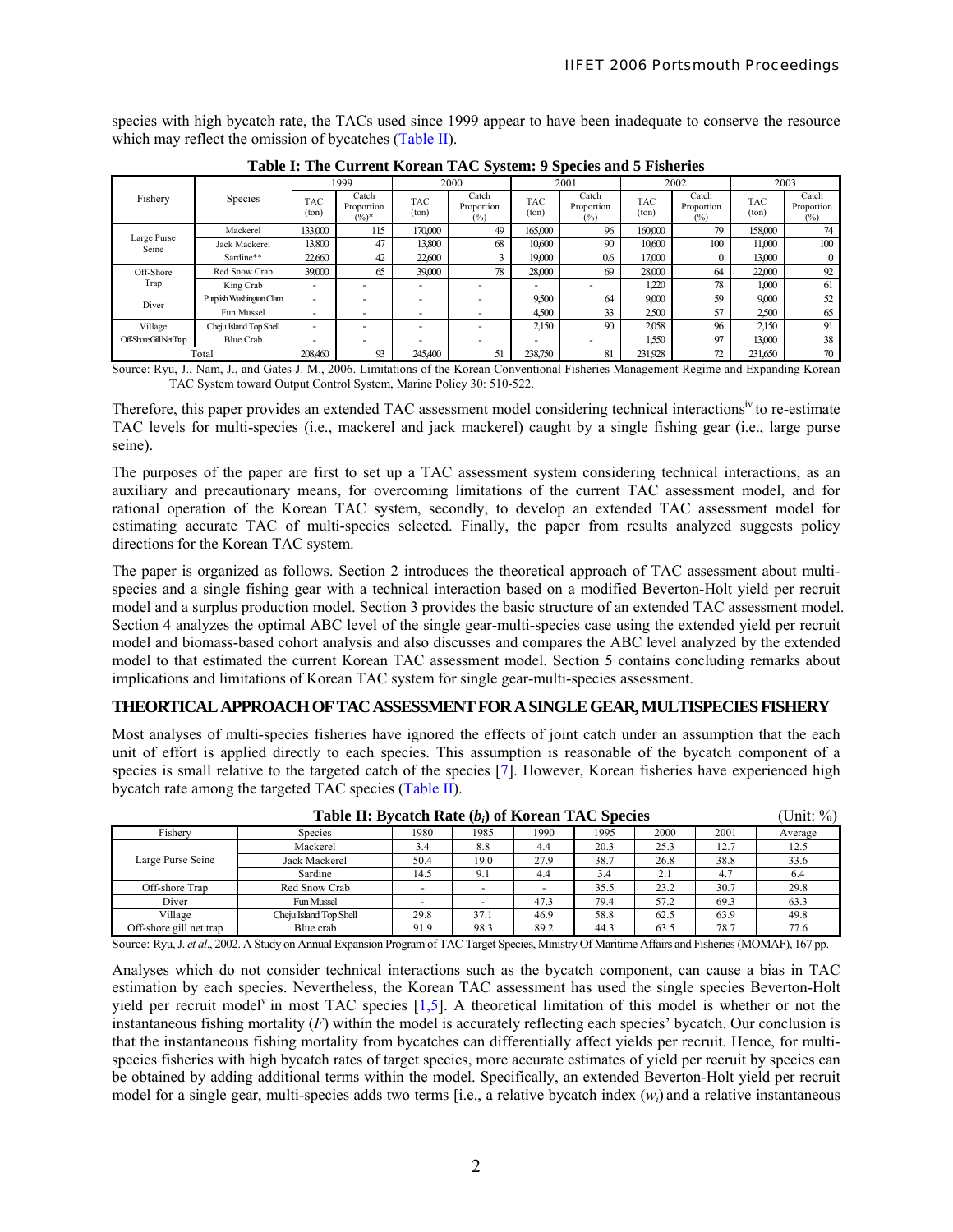fishing mortality index (*ai*)] to the original Beverton-Holt model. The reason for adding new terms is that bycatch of mackerel and jack mackerel caught by the large purse seine can affect the instantaneous fishing mortality and recruitment of each species. The new terms capture the changes in fishing mortality and stock of each species due to bycatches. As previous literatures with related to our theoretical approach, Murawski provided a detailed account of a single fishery and multi-species yield per recruit model which is quite similar conceptually to that presented by Beverton and Holt. Murawski also extended the model to examine the case where several fisheries exploit differing mixtures of the same stocks and applied both the single and multiple fisheries models to the Georges Bank otter trawl fishery [8,9]. Daan and Pascoe have developed a model where the catch of one species is a function of the effort applied to that species as well as the effort targeted on other species in the fishery  $[10,32]$ . That is, there were separate target and bycatch catchability coefficients [7]. Seo and Zhang [27] provided a multi-species yield per recruit model which uses individual catch rate of the multi-species (hair tail, small yellow croaker, white croaker and pomfret) caught by the Korean pair trawl fishery [11].

In addition, Anderson [12,31] developed a theoretical two species model where the catch of one species was a function of the effort directed at that species as well as the effort directed at the other species. This approach based on the surplus production model [13,14] provides a strong theoretical basis for the extended Beverton-Holt single gear, multi-species yield per recruit model. A theoretical multi-species and single fishing gear model can be interpreted as shown in the following Fig. 1.



**Figure1. A Theoretical Approach on Mackerel and Jack Mackerel caught by the large purse seine with Technical Interaction** 

Yields caught of either type of fish depend upon the effort used and the size of the respective population. Each species will have a population equilibrium curve (PEC), as shown in Fig. 1(a). Since the two populations are independent, the curves are derived from the relevant intersection between individual fishing effort and equilibrium population such that the equilibrium population size decreases as fishing effort increases. Thus, in the absence of fishing effort, mackerel has an unexploited equilibrium population size of  $P_3$ . Similarly, the natural equilibrium size of jack mackerel is  $P_1$ . As effort increases, a new equilibrium is reached at a lower population size due to the increase in catch.

Particularly, when fishing effort reaches  $E_2$ , the stock species B is destroyed at zero but that of mackerel is at  $P_2$ . If fishing effort reaches E4, the population of mackerel is depleted as well. When each species is at a sustainable yield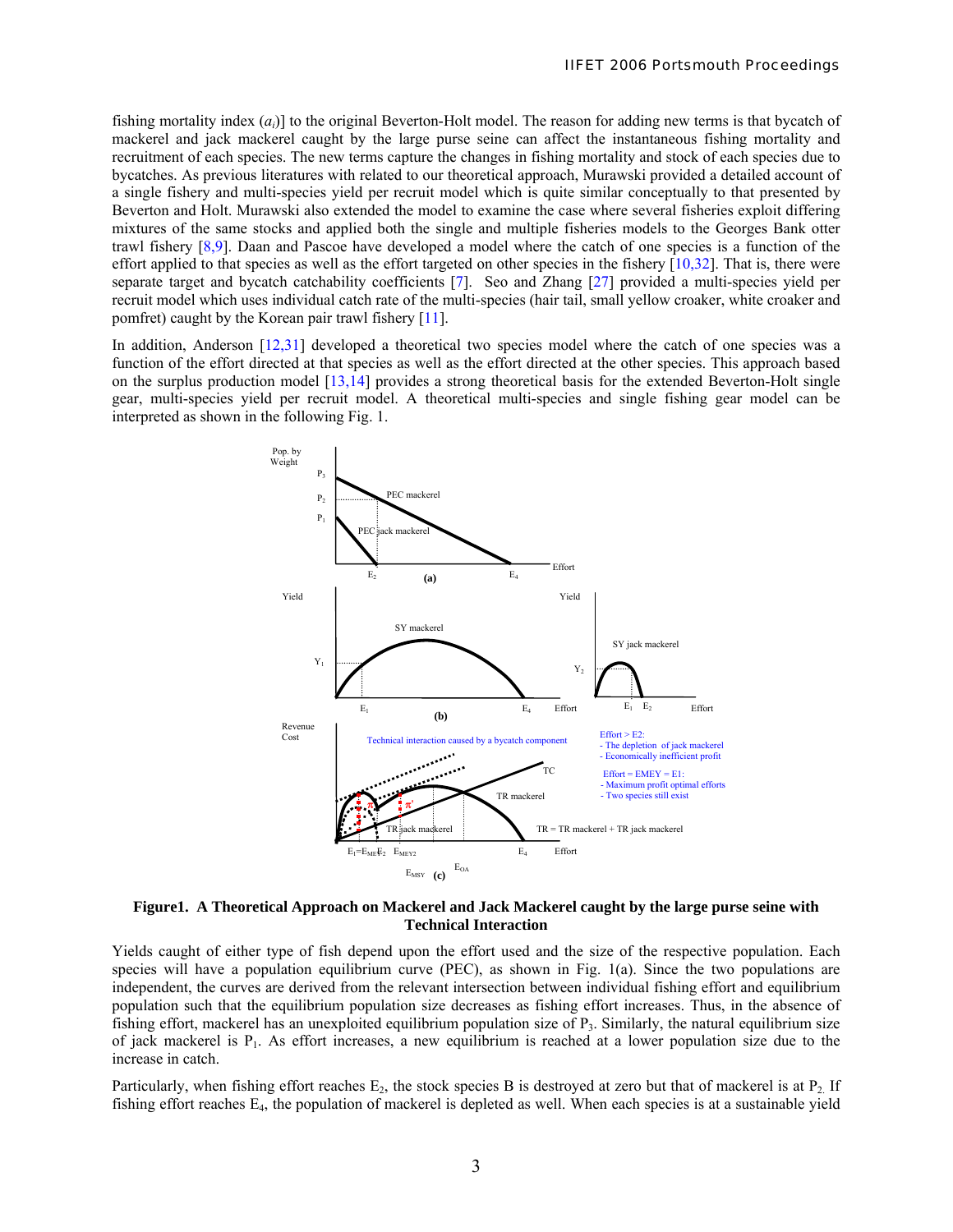such as the Fig. 1(b), the total sustainable yield is the sum of the two sustainable yields. For instance, when fishing effort of both species is  $E_1$ , the equilibrium yields of those are  $Y_1$  and  $Y_2$  respectively. Therefore the total sustainable yield  $(Y_1+Y_2)$  at this level of fishing effort comprises those two quantities as shown in the Fig. 1(c), and the revenue earned by multiplying relative prices by the sustainable yields will depend upon the prices of the two species and the size of each catch.

Economically,  $E_{MEY1}$  or  $E_1$  is more efficient than  $E_{MEY2}$ ,  $E_{MSV}$ , and  $E_{OA}$  because although fishing effort is less, profit ( $\pi$ ) of E<sub>MEY1</sub> is the highest given the total cost (TC). In addition, biologically, in E<sub>MEY1</sub>, both species are still remaining but in  $E_{MEY2}$  or  $E_3$ . At that point with  $E_{MEY2}$  jack mackerel is completely depleted. Therefore total revenue arises entirely from the catch of mackerel. Thus, in this theoretical multi-species and single fishing gear example,  $E_{OA}$  at open-access fishery and  $E_{MSY}$  regulation destroy jack mackerel that could have been of value to another sector of society (i.e. social welfare loss) such as sports or recreational fishing.  $E_{MEX2}$  regulation also destroys jack mackerel [12,31].

In conclusion, in a fishery with two technically-related species, exclusive focus on harvests one species mackerel without considering the bycatches of the other species, may result in depletion of one or both species. Thus, although two species are biologically independent, bycatch between two species due to fishing activity of the single fishing gear can result in depletion of the bycatch species.

# **AN EXTENDED TAC ASSESSMENT MODEL**

As a case study, multi-species and a single fishing gear with technical interaction are applied to mackerel and jack mackerel caught by a large purse seine in Korean waters. The large purse seine fleet has averaged 72.5 percent mackerel and 6.2 percent jack mackerel from 1994 to 2003 [15]. The extended TAC assessment model uses an extended Beverton-Holt single gear, multi-species yield per recruit model and biomass-based cohort analysis.

## **Model's Basic Structure**



Source: Ministry of Maritime Affairs and Fisheries (MOMAF), 2004. <http://fs.fips.go.kr/index.jsp>: Catch rate and Bycatch rate (*bi*)

### **Figure 2. The Basic Structure of Multi-Species by a Single Gear**

The model assumes that i) two species are independent each other so that there is no biological interactions between the species, ii) the mackerel and the jack mackerel have caught by large purse seine, a fishing gear selected are limited to mackerel, and jack mackerel and other species (e.g., sardine, squid, hairtail) caught by the gear are ignored in this analysis, iii) there is a technical interaction in that the large purse seine on the one target stock creates fishing mortality on other stocks, and iv) bycatch rate, percentage of the two species caught by other gears (e.g., large bottom trawl, large trawl) is also considered. The basic structure of multi-species and single fishing gear is illustrated in Fig. 2.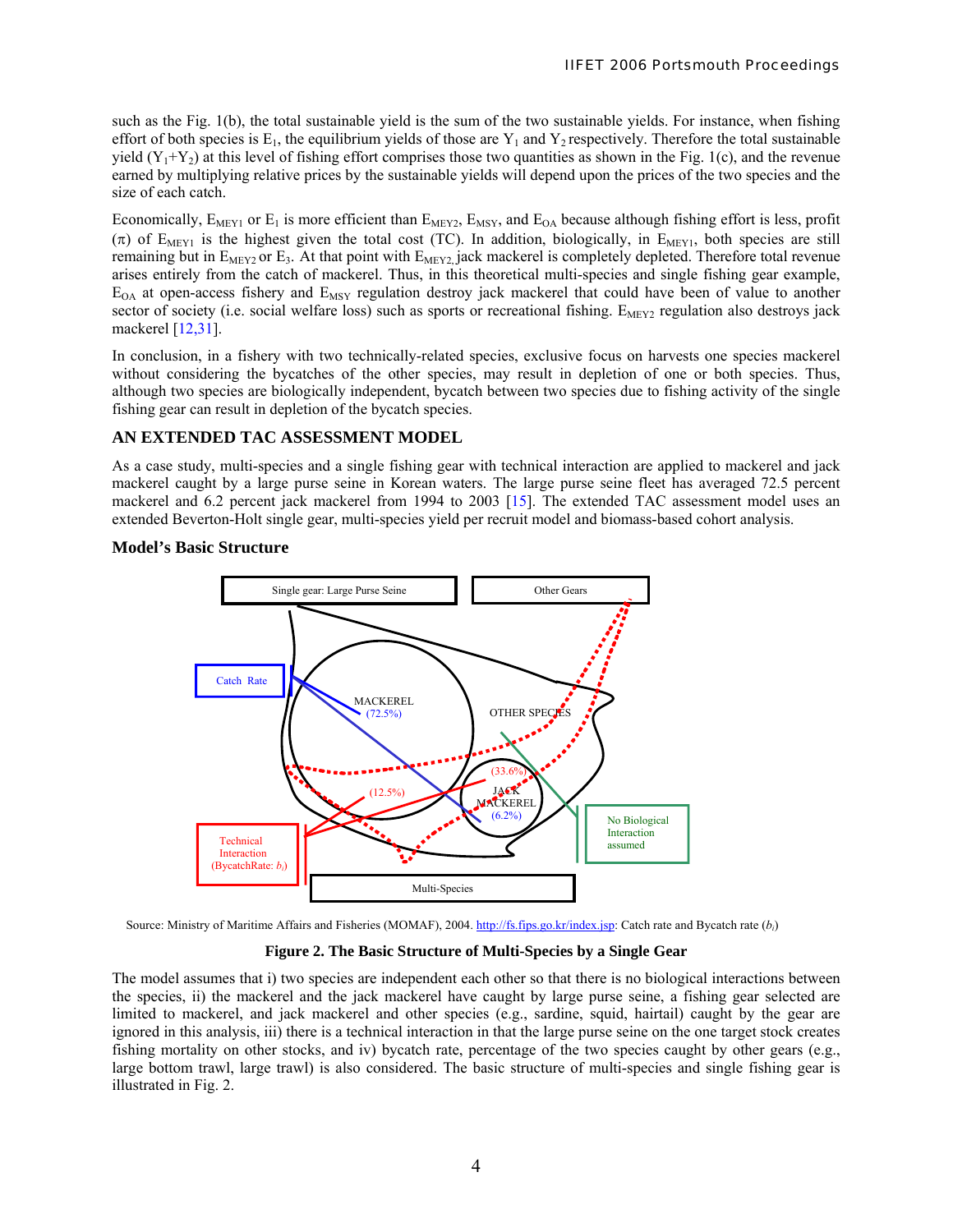#### **Analysis Method**

#### *An Extended Beverton-Holt Single Gear, Multi-species Yield Per Recruit Model***:**

To estimate more accurately, annual fishing mortalities (year<sup>-1</sup>) such as  $F_{ABC}$  for the study fishery, the extended Beverton-Holt yield per recruit model is transformed to Eq.1. The extended model uses a relative bycatch index (*wi*) and a relative instantaneous fishing mortality index (*ai*) in order to consider technical interactions like bycatch component.

$$
Y/R = \sum_{i=1}^{s} w_i a_i F \exp(-M_i (t_{ci} - t_{ri})) \cdot W_{\infty i} \sum_{n=0}^{3} \frac{U_n \exp[-nK_i (t_{ci} - t_{0i})]}{a_i F + M_i + nK_i} \cdot (1 - \exp[-(a_i F + M_i + nK_i)(t_{Li} - t_{ci})])
$$
(Eq. 1)

where s represents the number of species,  $w_i$  represents a relative bycatch index of *i* species (bycatch rate of *i* species / average bycatch rate of all species targeted),  $a_i$  represents a relative instantaneous fishing mortality index (=  $F_i$ /  $\overline{F_w}$ ) of *i* species, *F* represents an instantaneous fishing mortality rate,  $\overline{F_w}$  represents a weighted average instantaneous fishing mortality rate of *s* species, *Mi* represents an instantaneous natural mortality coefficient of *i*  species,  $t_{ci}$  represents mean age (years) at first capture of *i* species,  $t_{ri}$  represents mean age (years) at recruitment to the fishing area of *i* species,  $W_{\alpha i}$  represents asymptotic weight parameter of *i* species,  $U_n$  represents summation parameters  $(U_0=1, U_1=-3, U_2=3, U_3=-1)$ ,  $K_i$  represents the Brody growth coefficient of *i* species,  $t_{0i}$  represents hypothetical age the fish of  $i$  species would be zero length, and  $t_{Li}$  represents the maximum age (years) of  $i$  species.

The weighted average instantaneous fishing mortality rate  $(F_w)$  which reflects a bycatch component implies the ratio of the sum of the products of instantaneous fishing mortality  $(F_i)$  coefficient of  $i<sup>th</sup>$  species and its bycatch rate  $(b_i)$ , divided by sum of the bycatch rates  $(b_i)$  of  $i^h$  species.  $\overline{F_w}$  can be expressed by

$$
\overline{F_w} = \frac{\sum_{i=1}^{s} b_i F_i}{\sum_{i=1}^{s} b_i}
$$
 (Eq. 2)

where *s* represents the number of species ( $i = 1, 2, \dots$ , S). The bycatch rate of  $i<sup>th</sup>$  species,  $b<sub>i</sub>$  can be estimated from its target fisheries and total annual catch.

$$
b_{i} = 1 - C_{k} / T
$$
 (Eq. 3)

where  $C_k$  represents an annual catch caught by  $k$  fishery (gear) for a TAC target species  $i$ ,  $T$  represents an annual total catch caught by all fisheries (gears) for a TAC target species *i*. The Bycatch rate (b*i*) implies the proportion of the TAC target species i which is not caught by k fishery (gear) for the annual total catch. The level of fishing mortality at  $F_{0,I}$  is defined formally for a given recruitment age as that level of *F* where [16].

$$
\left. \frac{d(Y/R)}{dF} \right|_{F = F_{0,1}} = \left. \frac{(0.1) d(Y/R)}{dF} \right|_{F = 0.0}
$$
\n(Eq. 4)<sup>vi</sup>

From Eq. 1 and Eq. 4,  $F_{0,I}$  can be estimated. In addition,  $F_{MAX}$  can be estimated by the highest level (g) of the extended Beverton-Holt yield per recruit, obtained from changes in instantaneous fishing mortality. Here,  $F_{MAX}$ means the rate of fishing mortality that produces the maximum yield per recruit. This is the point beyond which growth overfishing is usually said to begin. This paper will have more to say later on this point.

## *An Extended Spawning Stock Biomass Per Recruit Model***:**

A spawning stock biomass per recruit model (SSB/R or SPR) has received much attention as a means to preserve reproductive potential of the population [17]. The SSB/R was introduced by Shepherd [18], Campbell [19], Sissenwine and Shepherd [20], Prager *et al*. [21] and Gabriel *et al*. [22]. In order to estimate *Fx%* of mackerel and jack mackerel caught by large purse seine, the extended spawning stock biomass per recruit model is used.

$$
\frac{SSB}{R} \bigg|_{F=0} = \sum_{t=t_r}^{t_2} m_t \cdot \exp[-M(t_c - t_r)] \cdot W_{\infty} \sum_{n=0}^{3} \frac{U_n \exp[-nK(t_c - t_0)]}{(M + nK)} \cdot (1 - \exp[-(M + nK)(t_L - t_c)]) \tag{Eq. 5}
$$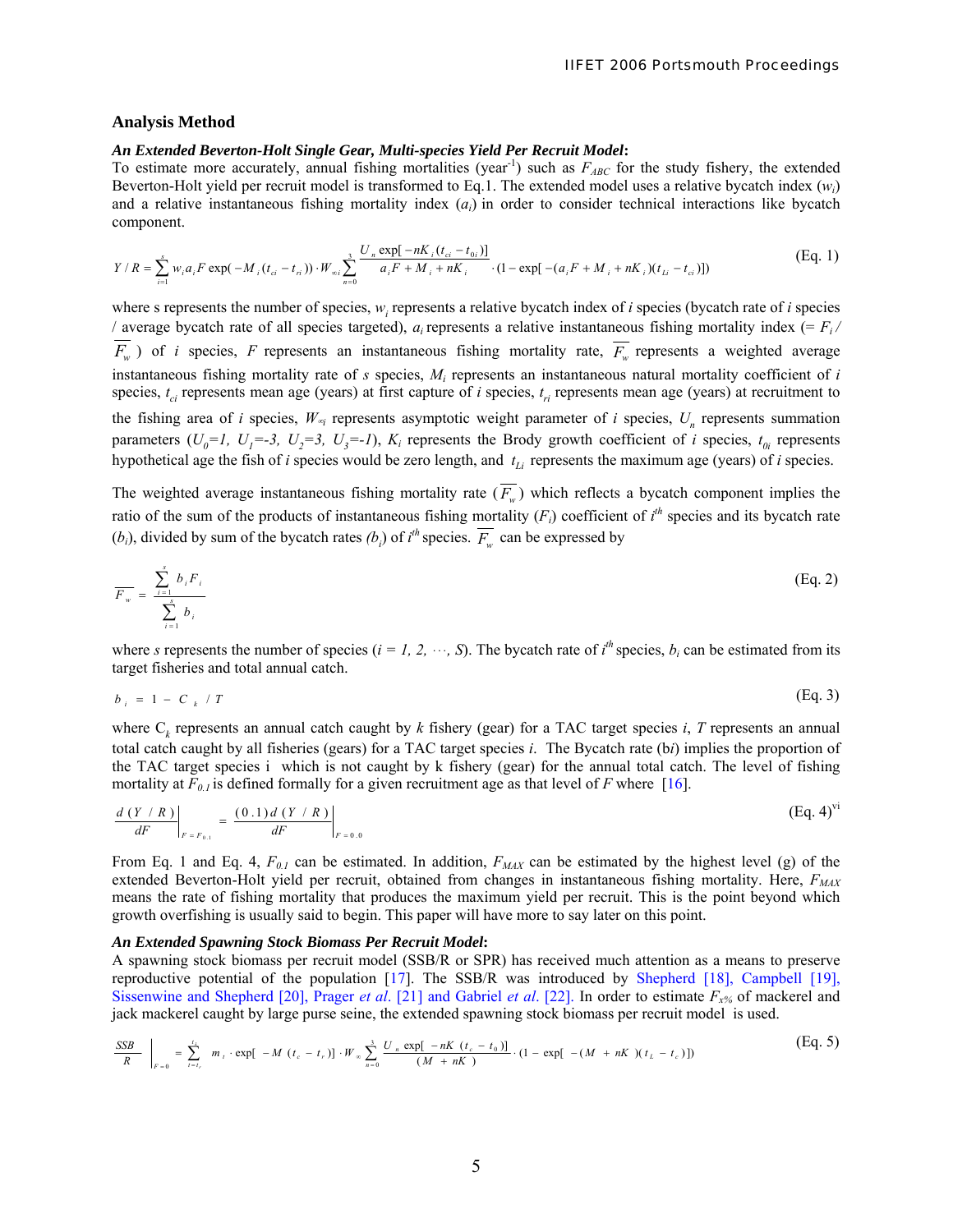where *SSB* represents the spawning stock biomass, *R* represents recruit,  $t<sub>\lambda</sub>$  represents maximum age, and  $m<sub>t</sub>$ represents mature proportion by age *t*: mackerel  $(m_1=0.02, m_2=0.68, m_3=0.95, m_4=0.96, m_5=1,00)$ , jack mackerel  $(m_1=0.15, m_2=0.40, m_3=0.80, m_4=0.95, m_5=1,00)$  [5]. When  $F=F_{0x}$ , SSB/R is as follows.

$$
\frac{SSB}{R}\bigg|_{F=F_{o,x}} = \sum_{t=t_r}^{t_\lambda} m \cdot \exp[-M(t_c - t_r)] \cdot W_{\infty} \sum_{n=0}^3 \frac{U_n \exp[-nK(t_c - t_0)]}{(F + M + nK)} \cdot (1 - \exp[-(F + M + nK)(t_L - t_c)])
$$
\n(Eq. 6)

% SSB/R or % SPR means the proportion of SSB/R *F=F 0.x* divided by SSB/R *F=0* in absent of fishing effort. To find X%, it can be derived as Eq. 7.

$$
\frac{\text{SSB } / R \big|_{F = F_0 \dots x}}{\text{SSB } / R \big|_{F = 0}} = X \%
$$
\n(Eq. 7)

where  $F_{0x}$  means instantaneous fishing mortality of each level such as  $F_{0.1}$ ,  $F_{0.2}$ , or  $F_{0.3}$ .

#### *A Biomass-Based Cohort Analysis Model***:**

In order to estimate biomass  $(B_{ij})$  by cohort (age) of *j* species, in year *i*, and instantaneous fishing mortality ( $F_{ij}$ ) of *j* age*-*species, in year *i*, the biomass-based cohort analysis is employed as Eq. 8 [23]. However, in this model, the result of each species' biomass (*B*ij) estimated from Baik, *et al*. [5] is directly used.

$$
B_{ij} = B_{i+1j+1} e^{(M-G_j)} + C_{ij} e^{(\frac{M-G_j}{2})}
$$
 (Eq. 8)

where  $B_{ij}$  represents biomass in weight by cohort (age) of *j* age-species, in early of year *i*,  $C_{ij}$  represents catch in weight by cohort (age) of *j* age-species in year *i*, *M* represents an instantaneous natural mortality rate, and  $G_i$ represents an instantaneous growth rate of *j* age-species. For last year and maximum age, the biomass-based cohort analysis can be estimated from Eq. 9.

$$
B_{ij} = C_{ij} \frac{(F_{ij} + M - G_j)}{F_{ij} (1 - e^{-(F_{ij} + M - G_j)})}
$$
(Eq. 9)

Where,  $F_{ij}$  represents an instantaneous fishing mortality of *j* age-species, in year *i*. The instantaneous fishing mortality  $(F_{ii})$  of *j* age-species, in year *i* can be estimated from Eq. 10.

$$
F_{ij} = \ln(\frac{B_{ij}}{B_{i+1j+1}}) - M + G_{j}
$$
 (Eq. 10)

The instantaneous growth rate  $(G_i)$  of *j* age-species can be estimated from Eq. 11.

$$
G_j = \ln\left(\frac{W_{j+1}}{W_j}\right) \tag{Eq. 11}
$$

where,  $W_{j+1}$  represents weight of  $j+1$  age-species, and  $W_j$  represents weight of  $j$  age-species.

## *Estimation Equation for Annual Allowable Catch (ABC)***:**

To estimate TAC (ABC) for multi-species, ABC estimation equation for Tier 1-3 information available within Korean ABC estimation model [5] is used.

$$
ABC = \sum_{i=0}^{t_A} \frac{B_{ij} F_{ABC}}{M + F_{ABC}} (1 - e^{-(M + F_{ABC})})
$$
(Eq. 12)

where ABC represents annual allowable catch of species and *t<sup>λ</sup>* represents maximum age. Finally, in order to compare the current Korean TAC (ABC) with TAC (ABC) for a single gear, multi-species fisheries, this paper applies  $F_{ABC}$  for the two models and calculate the associated TACs (ABCs). In addition, TAC (ABC) of each species for large purse seine is calculated by TAC (ABC) by each species and recent average catch rate of each species caught by the large purse seine.

> ABC of Each Species Caught by Large Purse Seine = ABC of Each Species X Recent Average Catch Rate (2000-2003**)**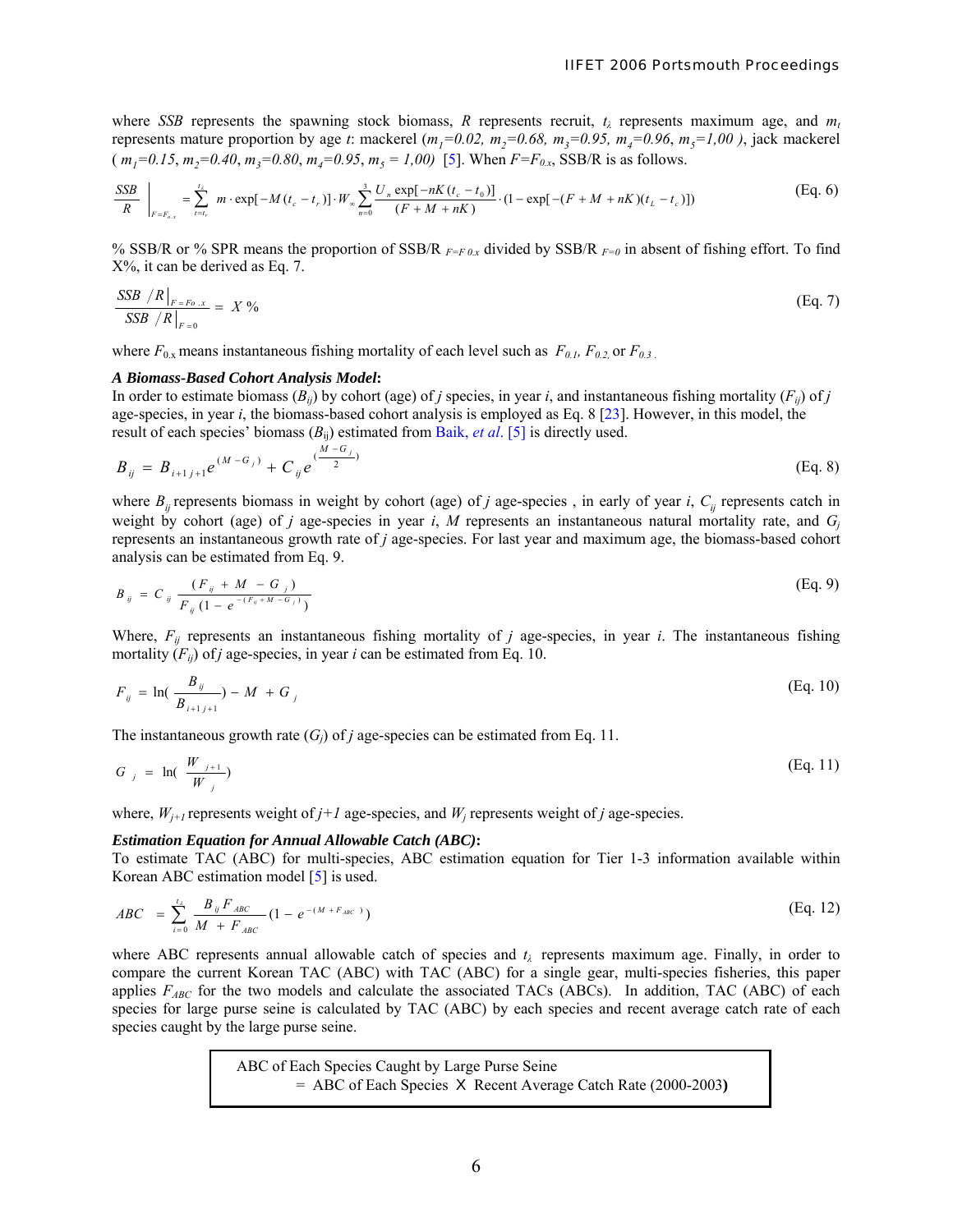# **ANALYSIS AND RESULTS**

This section analyzes the optimal TAC level for the study fishery and compares the TAC level for the extended model with that of the current Korean TAC assessment model.

## **Target Species and Gear**

Mackerel caught in Korean territorial waters belongs to two different stocks – East China Sea and Tsushima stocks. The main spawning areas of these stocks are near the East China Sea (Dec.–Mar.), Cheju Island (Dec.–Mar.) and Tsushima Island (May–June). Mackrel mainly inhabits the Yellow, the East China and the East Seas and the southern waters of S. Korea. Jack mackerel inhabits the Yellow and the East China Seas, the southern waters of S. Korea and the western waters of the Kyushu region. The main spawning areas of jack mackerel are near the middle of the East China Sea (Feb.–Mar.), the western of the Kyushu region (Apr.–Mar.), and Cheju Island (June-Aug.). These two species live in almost the same places as shown in Fig. 3. These two species are caught by large purse seines and have high potential for bycatches. Major species (i.e. mackerel, jack mackerel, sardine, squid) caught by large purse seines have been regarded as major species and a main fishing gear within the current Korean TAC system. Therefore, the multi-species, large purse seine fishery can be an appropriate empirical model for our comparisons of alternative TAC models without considering the technical interaction for multi-species.



Source: National Fisheries Research and Development Institute (NFRDI) 2005. http://www.nfrda.re.kr/sea-fish-info/fis/fdata5.html **Figure 3. Migrations of Mackerel and Jack Mackerel** 

## **Analysis Data**

## *Selection of Major Target Species Caught by Large Purse Seine***:**

In order to compare TAC for each species between two models, sardine, hairtail, and squid were excluded in this model, because sardine had low bycatch and catch rates and hairtail and squid did not belong to TAC target species until 2005. Therefore, mackerel and jack mackerel that have high catch rate and bycatch rate are used in this model. These two species occupy, on average, around 80% of total catches of the large purse seine fleet during the past 10 years. In addition, the average bycatch rate of these two species shows mackerel (0.18) and jack mackerel (0.46) respectively (Table. II and III).

## *Biological Parameters of Target Species***:**

To compare the current Korean  $F_{ABC}$  of each mackerel and jack mackerel and  $F_{ABC}$  for these two species, the extended TAC model uses same biological parameters estimated from National Fisheries Research and Development Institute (NFRDI) in 2004 except instantaneous fishing mortality (*Fi*) of jack mackerel. The reason for this is that *Fcurrent* of jack mackerel last year was much higher than that of jack mackerel in recent past years. Thus  $F_{current}$  of jack mackerel is assumed as 0.6. in this model (Table IV). The instantaneous fishing mortality  $(F_i)$  can be estimated from the Ricker Formula,  $F_{current} = 1 - exp(-F_i)$ .

#### **Table III: Catches and Percentage Composition of Major Target Species Caught by the Large Purse Seine Fleet: 1994-2003** (Unit: Ton and %)

| Year | Gear           |          |               |         |        |         |
|------|----------------|----------|---------------|---------|--------|---------|
|      | <b>Species</b> | Mackerel | Jack Mackerel | Sardine | Others | Sum     |
| 1994 | Catches        | 197.761  | 35.036        | 35.335  | 42.835 | 310.967 |
|      |                | 0.64     | 0.11          | 0.11    | 0.14   | 1.00    |
| 1995 | Catches        | 159.820  | 7,521         | 13,078  | 47,576 | 227,995 |
|      |                | 0.70     | 0.03          | 0.06    | 0.21   | 1.00    |
| 1996 | Catches        | 386,877  | 10,790        | 15,837  | 39,833 | 453,337 |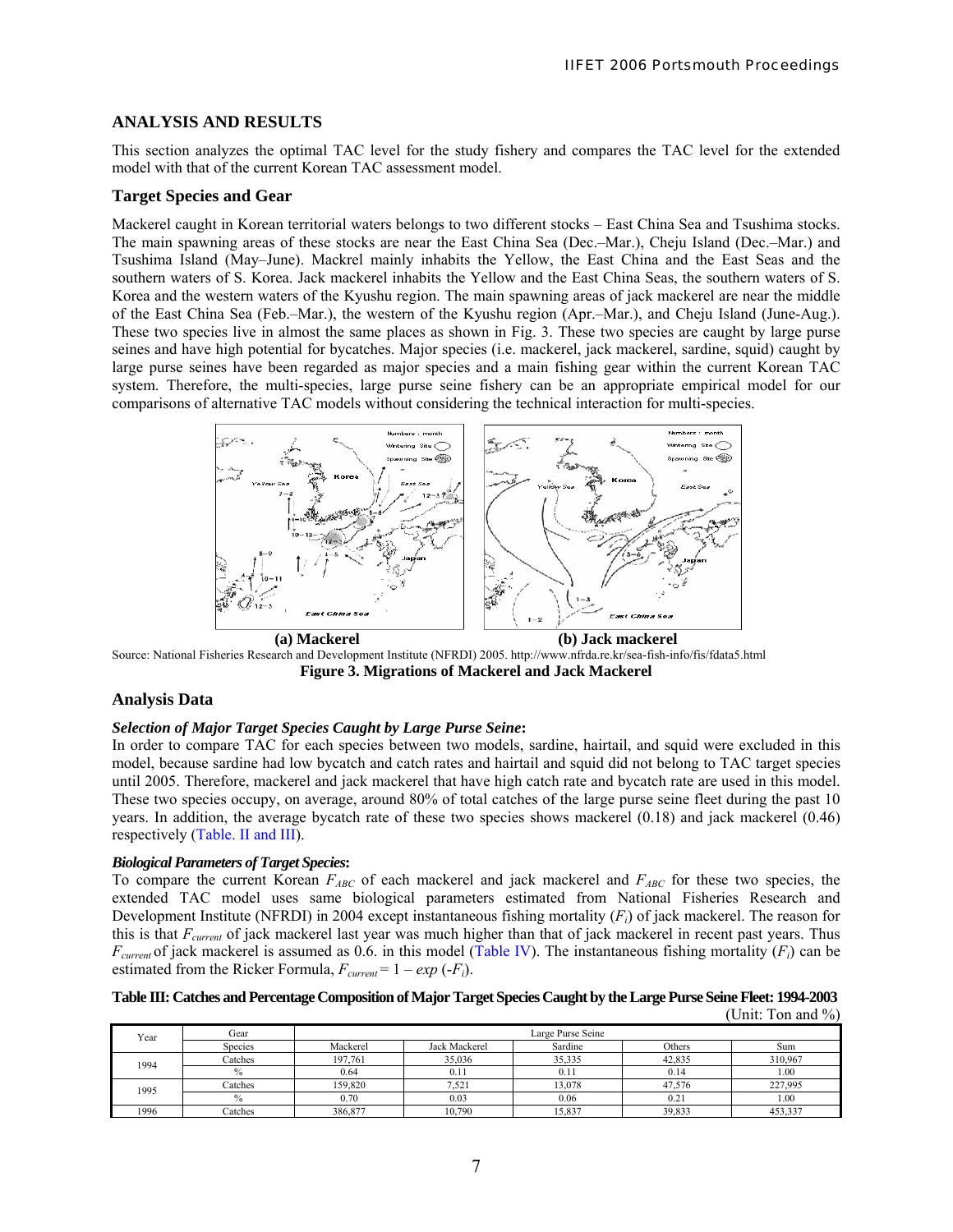|         | $\%$    | 0.85    | 0.02   | 0.03   | 0.09   | 00.1    |
|---------|---------|---------|--------|--------|--------|---------|
| 1997    | Catches | 139,293 | 12,867 | 6,844  | 25,785 | 184,789 |
|         | $\%$    | 0.75    | 0.07   | 0.04   | 0.14   | .00     |
| 1998    | Catches | 148,892 | 15,296 | 5,661  | 35,188 | 205,037 |
|         | $\%$    | 0.73    | 0.07   | 0.03   | 0.17   | 1.00    |
| 1999    | Catches | 155,728 | 7,913  | 16,791 | 49,495 | 229,927 |
|         | $\%$    | 0.68    | 0.03   | 0.07   | 0.22   | 1.00    |
| 2000    | Catches | 109,025 | 14,288 | 2,161  | 54,514 | 179,988 |
|         | $\%$    | 0.61    | 0.08   | 0.01   | 0.30   | .00     |
| 2001    | Catches | 177,935 | 10,729 | 123    | 43,034 | 231,821 |
|         | $\%$    | 0.77    | 0.05   | 0.00   | 0.19   | 1.00    |
| 2002    | Catches | 126,519 | 18,965 | 8      | 36,357 | 181,849 |
|         | $\%$    | 0.70    | 0.10   | 0.00   | 0.20   | 00.1    |
| 2003    | Catches | 113,121 | 13,558 | 14     | 31,969 | 158,662 |
|         | $\%$    | 0.71    | 0.09   | 0.00   | 0.20   | 00.     |
| Average | Catches | 171,497 | 14,696 | 9,585  | 40,659 | 236,437 |
|         | $\%$    | 0.725   | 0.062  | 0.041  | 0.172  | 1.000   |

Source: Ministry of Maritime Affairs and Fisheries (MOMAF), 2004. http://fs.fips.go.kr/index.jsp

| Species  |      | Parameters |           |       |                 |               |       |                          |           |       |        |                   |  |
|----------|------|------------|-----------|-------|-----------------|---------------|-------|--------------------------|-----------|-------|--------|-------------------|--|
|          | M    | $t_0$      | $\iota_c$ | ιL    | $W_i$           | $a_i$         | $m_i$ | $W_{\infty}$             | $L\infty$ | Δ.    |        | $\sim$<br>current |  |
| Mackerel | 0.52 | $-0.428$   | 1.01      | 10    | 0.542           | 0.513         | 0.125 | 2249.55                  | 51.67     | 0.299 | 0.40   | 0.33              |  |
|          | (%)  | (age)      | (age)     | (age) | $\frac{6}{2}$   | (%)           | (0/0) | (g)                      | (cm)      |       | $(\%)$ | (yr'              |  |
| Jack     | 0.53 | $-0.809$   | 0.53      |       | .458            | 1.181         | 0.336 | 1047.1<br>1 <sub>7</sub> | 429.9     | 0.248 | 0.92   | 0.60              |  |
| mackerel | (%)  | (age)      | (age)     | (age) | $\frac{(0)}{0}$ | $\frac{6}{6}$ | (%)   | (g)                      | (mm)      |       | (%)    | (yr'              |  |

Source: Baik et al., 2004. Stock Assessment and Fishery Evaluation Report of Year 2005 TAC – based Fisheries Management in the Adjacent Korean Water, National Fisheries Research and Development Institute (NFRDI). 237pp.

Note:  $M =$  an instantaneous natural mortality coefficient  $t_0 =$  hypothetical age when the fish would be zero length  $t_c$  = mean age (years) at first capture  $t_c$  = maximum age (years) of each species

 $t<sub>L</sub>$  = maximum age (years) of each species

 $W_i$  = a relative bycatch index of *i* species (= bi / AVG bi of two species targeted)

 $a_i$  = a relative instantaneous fishing mortality index ( $=F_i/\overline{F_i}$ )

 $W_{\infty}$  = asymptotic weight parameter *L*  $_{\infty}$  = asymptotic length parameter

 $K =$  the Brody growth coefficient *Fi* = an instantaneous fishing mortality rate of *i* species

 $F_{current}$  = the current levels of fishing mortality.

## **Results**

#### *Estimation of*  $F_x$  *and*  $F_{x\%}$ **:**

We analyze how  $F_{x\%}$  changes from the change in  $F_i$  of current Korean TACAM and extended TACAM. We estimate appropriate  $F_{x\%}$  and  $F_{0x}$  of two models in order to compare the current Korean TACAM and the extended TACAM. This model provides  $F_{MAX}$ ,  $F_{ABC}$  and  $F_{0.1}$  as  $F_x$  and  $F_{50\%}$ ,  $F_{40\%}$ ,  $F_{35\%}$ ,  $F_{30\%}$  and  $F_{25\%}$  as  $F_{x\%}$  (Table V).  $F_{0.1}$  at current mean age at first capture estimated by current TAC assessment model was mackerel (0.17/year) and Jack mackerel  $(0.18/\text{year})$  respectively, but  $F_{0.1}$  at current mean age at first capture estimated by the extended TAC assessment model was  $0.16$ /year.  $F_{MAX}$  estimated by current TAC assessment model was mackerel  $(0.69$ /year) and Jack mackerel (0.58/year) respectively, but  $F_{MAX}$  estimated by the extended TAC assessment model was 0.86/year.  $F_{x\%}$  at lower bound *F<sub>ABC</sub>* estimated by current TAC model was mackerel (30%) and jack mackerel (35%), but *F<sub>x%</sub>* at lower bound F<sub>ABC</sub> estimated by multi-species model was 50%.  $F_{x\%}$  at upper bound  $F_{ABC}$  estimated by current TAC model was mackerel (25%) and jack mackerel (30%), but  $F_{x\%}$  at upper bound  $F_{ABC}$  estimated by multi-species model was 40% (Table V).

 **Table V: Comparison of**  $F_x$  **and**  $F_{x%}$  **between Two Models (Unit: Year <sup>-1</sup> and g)** 

 $b_i$  = bycatch rate of species i

| <b>Species</b>                  | $\sim$<br>г мах | 50%  | ACD           | 35%  | <b>DOM</b> | '25% | $_{\rm r_{01}}$ | ABC           | $V/R(g)$ at $F_{ABC}$ |
|---------------------------------|-----------------|------|---------------|------|------------|------|-----------------|---------------|-----------------------|
| Current TACAM for Mackerel      | 0.69            | 0.18 | 0.23          | 0.26 | 0.30       | 0.35 | 0.17            | $0.30 - 0.35$ | $84.0 - 88.1$         |
| Current TACAM for Jack mackerel | 0.58            | 0.16 | $0.2^{\circ}$ | 0.24 | 0.27       | 0.31 | 0.18            | $0.24 - 0.27$ | $30.4 - 31.7$         |
| <b>TACAM</b> for Multi-Species  | 0.86            | 0.27 | 0.38          | 0.45 | 0.53       | 0.64 | 0.16            | $0.27 - 0.38$ | $77.7 - 88.5$         |

## *Estimations of Y/R (YPR) and SSB/R (SPR)***:**

We analyze how Y/R and SSB/R change from the change in respective  $F_x$  and  $F_{x\%}$  within the models. We estimate appropriate  $F_{ABC}$  through the relationship between Y/R and  $F_x$  and between SSB/R and  $F_{x%}$ . We compare Y/R and SBB/R at  $F_{ABC}$  of the two models.  $F_{ABC}$  estimated by current TAC assessment model was mackerel (0.30/year – 0.35/year) and Jack mackerel (0.24/year  $-$  0.27/year) respectively, but  $F_{ABC}$  estimated by the extended TAC assessment model was  $0.27$ /year –  $0.38$ /year. At this point, yield per recruit  $(Y/R)$  for individual species by current TAC assessment model was estimated as mackerel (84.0g – 88.1g) and Jack mackerel (30.4g – 31.7g) respectively.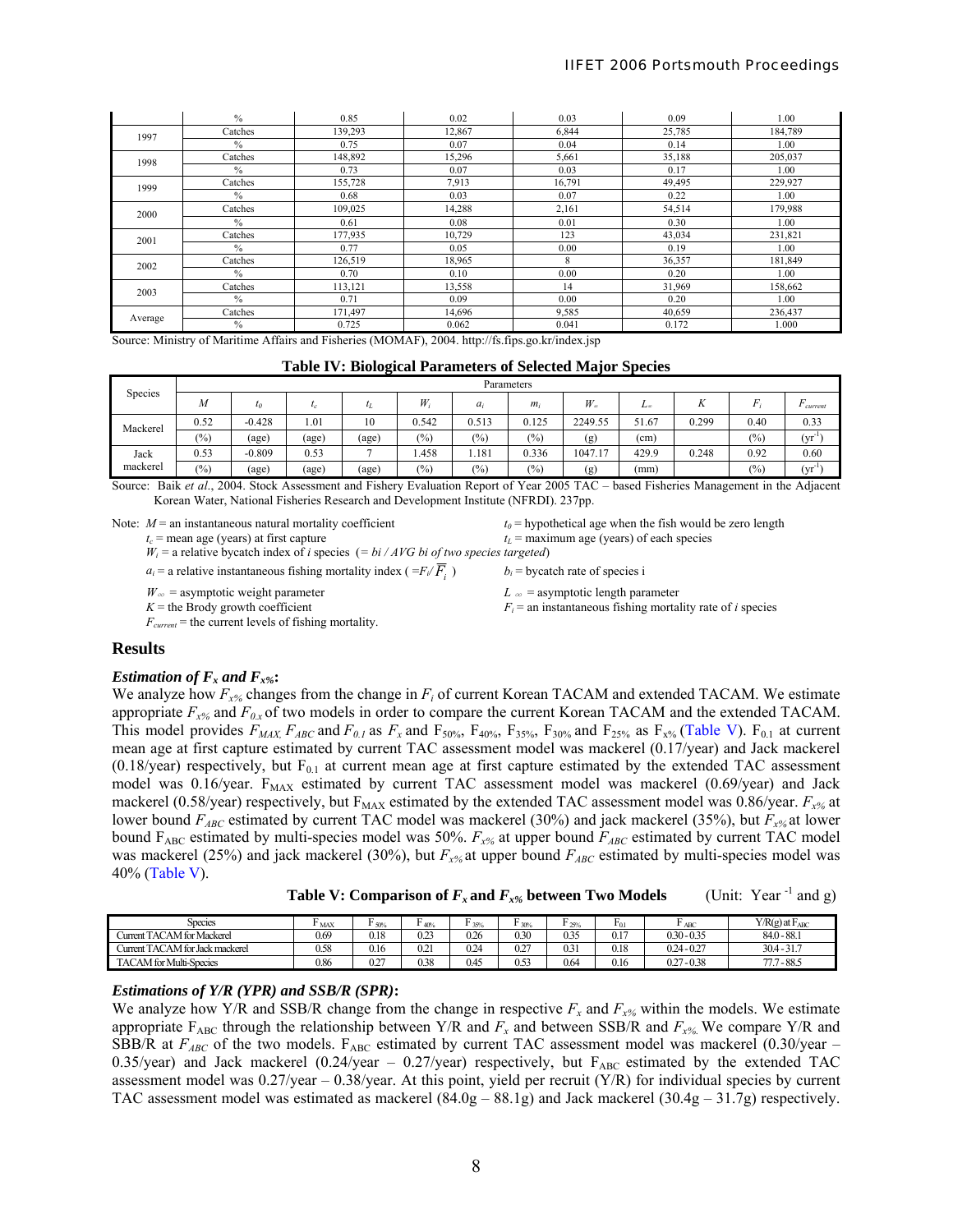Yield per recruit (Y/R) by multi-species model was estimated as  $77.7g - 88.5g$ . In addition, X% of spawning stock biomass per recruit (SSB/R) for individual species by current TAC assessment model was mackerel (25% – 30%) and jack mackerel (30% – 35%) respectively, but  $X%$  of that by multi-species model was  $40%$  – 50% (Table VI).

| Table VI: Comparison of Y/R and SSB/R between Two Models<br>g and Year<br>(Unit: |           |            |            |            |                 |          |            |                     |               |  |  |
|----------------------------------------------------------------------------------|-----------|------------|------------|------------|-----------------|----------|------------|---------------------|---------------|--|--|
| <b>Species</b>                                                                   | Y/R at    | $Y/R$ at   | $Y/R$ at   | $V/R$ at   | $Y/R$ at        | $Y/R$ at | $Y/R$ at   | г авс               | $Y/R$ at      |  |  |
|                                                                                  | $F_{MAX}$ | $r_{50\%}$ | $F_{40\%}$ | $F_{35\%}$ | $\Gamma_{30\%}$ | 2.5%     | $r_{20\%}$ | (Year <sup>–⊥</sup> | $F_{ABC}$     |  |  |
| <b>Current TACAM</b> for Mackerel                                                | 96.10     | 65.18      | 75.76      | 79.73      | 84.00           | 88.09    | 90.90      | $0.30 - 0.35$       | $84.0 - 88.1$ |  |  |
| Current TACAM for Jack Mackerel                                                  | 35.91     | 24.32      | 28.17      | 30.41      | 31.71           | 33.07    | 34.27      | $0.24 - 0.27$       | $30.4 - 31.7$ |  |  |
| TACAM for Multi-species                                                          | 99.76     | 77.71      | 88.53      | 92.76      | 95.95           | 98.43    | 99.69      | $0.27 - 0.38$       | $77.7 - 88.5$ |  |  |

| <b>Table VII: Symbol Descriptions of Each Model</b> |                                                                            |      |  |  |  |  |  |
|-----------------------------------------------------|----------------------------------------------------------------------------|------|--|--|--|--|--|
| Symbol                                              | Descriptions                                                               | Unit |  |  |  |  |  |
| Mac YPR C-T                                         | Mackerel's Yield Per Recruit: Current Korean TACAM                         |      |  |  |  |  |  |
| Jac YPR C-T                                         | Jack Mackerel's Yield Per Recruit: Current Korean TACAM                    |      |  |  |  |  |  |
| Mac %SPR C-T                                        | Mackerel's % Spawning Stock Biomass-Per-Recruit: Current Korean TACAM      |      |  |  |  |  |  |
| Jac %SPR C-T                                        | Jack Mackerel's % Spawning Stock Biomass-Per-Recruit: Current Korean TACAM |      |  |  |  |  |  |
| Multi YPR E-T                                       | Mackerel and Jack Mackerel's Yield Per Recruit: Extended TACAM             |      |  |  |  |  |  |



**Figure 4. Current Korean TACAM for Mackerel and Jack Mackerel** 



**Figure 5. Extended TACAM for Mackerel and Jack Mackerel Figure 6. Comparison of YPR and %SPR between Two Models** 

Before explaining in detail for these results, we need to mention about an upper bound of  $F_{ABC}$  for multi-species estimated by the extended TAC assessment model. The upper bound of  $F_{ABC}$  for multi-species is meaningless,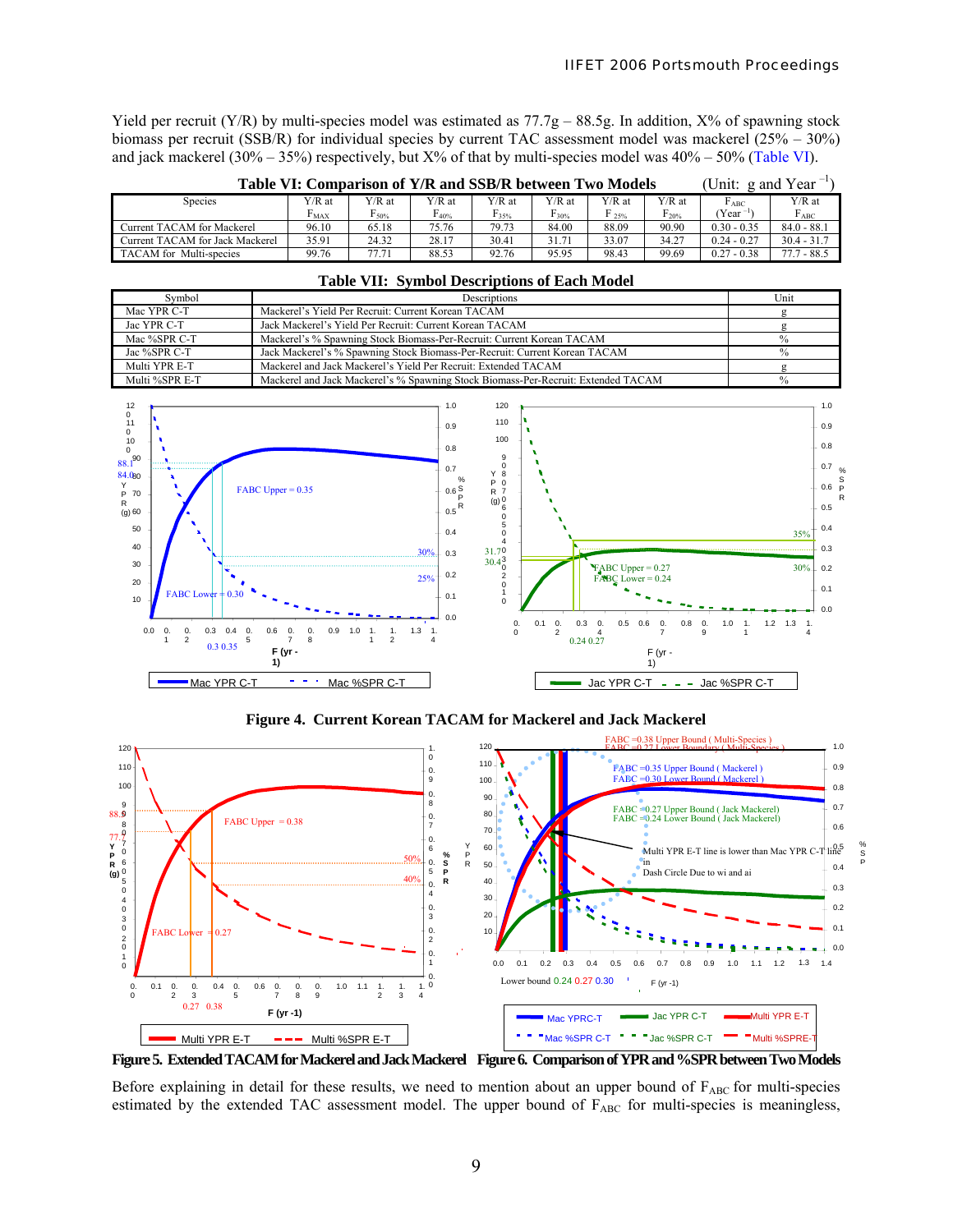because the relative bycatch index  $(w_i)$  and the relative instantaneous fishing mortality index  $(a_i)$  of mackerel with comparatively abundant stock and lower bycatch rate cause a positive effect to the extended Beverton-Holt single gear, multi-species yield per recruit model. In other words, yield per recruit of mackerel obtained from *wi* and *ai* of mackerel is much greater than that of jack mackerel obtained from  $w_i$  and  $a_i$  of jack mackerel. As a result, the upper bound of *FABC* for multi-species can be overestimated. Therefore, in the extended TAC assessment model designed to protect small bycatch species like jack mackerel, the upper bound of *FABC* for multi-species does not have significant meaning. For this reason, we focus only on the` lower bound of  $F_{ABC}$  for multi-species.

In the case of mackerel, the lower bound  $F_{ABC}$  level (0.27: red bar) of TAC for multi-species was lower than lower bound *FABC* level (0.30: blue bar) of Mackerel estimated by the current Korean TAC assessment model. This is because *wi* and *ai* imposed, decrease the yield per recruit in the extended Beverton-Holt model. As shown in Fig. 6, red Multi YPR E-T curve for multi-species is lower than blue Mac YPR C-T curve for each mackerel within a dashcircle, meaning a valid annual fishing rate range.

To protect jack mackerel's stock, the large purse seine should less catch mackerel. If  $F_{ABC}$  is set up at 0.3 level, due to bycatch, jack mackerel's stock can fall. Especially, based on the lower bound  $F_{ABC}$  level (0.24: green bar) and the lower level (30,41g) of current yield per recruit (Y/R) of jack mackerel, we can know that the jack mackerel stock is not enough. Hence if  $F_{ABC}$  of mackerel is reduced as the lower bound level (0.27) in the multi-species model, the associated bycatch reduction would be expected to improve the jack mackerel stock.

In addition, we suggest that jack mackerel be caught at the lower bound  $F_{ABC}$  level (0.24). The reason for this is that the extended TAC model just is an auxiliary and precautionary means of the current Korean TAC assessment model for protecting bycatch species with small stock. Thus the lower bound (0.24) of jack mackerel estimated by the current model should be maintained as a conservation measure. As shown in above, to prevent the depletion of small stock species,  $F_{ABC}$  (0.3 level) of the mackerel targeted by the large purse seine can be overestimated. Therefore, in an aspect of small stock's conservation, lower bound  $F_{ABC}$  level (0.27) of TAC for multi-species also should be considered when the TAC of each species is set up.

## *ABC Estimation***:**

The recent average catch rate of mackerel and jack mackerel caught by the large purse seine is 87% and 72% respectively. ABC of each species caught by the large purse seine was estimated by multiplying recent (2000-2003) average catch rate to the single species ABC (Table VIII).

| Species                         | Mackerel                        | by current Korean TACAM    | by current Korean TACAM         | Jack Mackerel              | Mackerel of TACAM<br>for Multi-Species |                            |  |
|---------------------------------|---------------------------------|----------------------------|---------------------------------|----------------------------|----------------------------------------|----------------------------|--|
|                                 | <b>Total Catch</b><br>$(100\%)$ | Large Purse Seine<br>(87%) | <b>Total Catch</b><br>$(100\%)$ | Large Purse Seine<br>(72%) | <b>Total Catch</b><br>$(100\%)$        | Large Purse Seine<br>(87%) |  |
| <sup>'</sup> critical           | F25% F30%                       |                            | F30% F35%                       |                            | F40% F50%                              |                            |  |
| ABC (Ton)                       | 147,348 - 191,706               | 128,192 - 166,784          | 7,712 - 9,884                   | $5,552 - 7,116$            | 134,350 - 205,488                      | 116,884 - 178,774          |  |
| $F_{ABC}$ (Year <sup>-1</sup> ) | $0.30 - 0.35$                   |                            | $0.24 - 0.27$                   |                            | $0.27 - 0.38$                          |                            |  |

**Table VIII: Comparison of ABC between Two Models** 

ABC levels of mackerel and jack mackerel that can be caught by large purse seine in 2005 estimated by the current Korean TAC assessment model were 128,192 – 166,784 and 5,552 – 7,116 respectively. ABC level of mackerel that can be caught by large purse seine in 2005 estimated by the extended TAC assessment model was 116,884 – 178,774. Appropriate ABC of mackerel that can be caught by large purse seine based on lower bound *FABC* (0. 27) of multi-species is less than that of mackerel estimated by current Korean TAC assessment model. This result fundamentally corresponds to the theoretical approaches mentioned to section 2.

# **CONCLUSION**

This paper provided a type of TAC assessment model for multi-species and a single fishing gear. In order to overcome several limitations with the current Korean TAC assessment model, the study suggested theoretical approaches with related to technical interactions among multi-species. The extended TAC assessment model for multi-species and a single fishing gear used the extended Beverton-Holt yield-per-recruit model, in based on biological parameters of NFRDI (2004) in order to examine whether or not the current TAC level of mackerel and jack mackerel within TAC target species is appropriate. As a result, this paper estimates that the current TAC level of mackerel has been somewhat overestimated and suggests that the mackerel TAC level needs to be lowered to prevent overfishing of the small stock of jack mackerel due to the bycatch rate.

The extended TAC assessment model for multi-species and a single fishing gear compensates or backs up ABC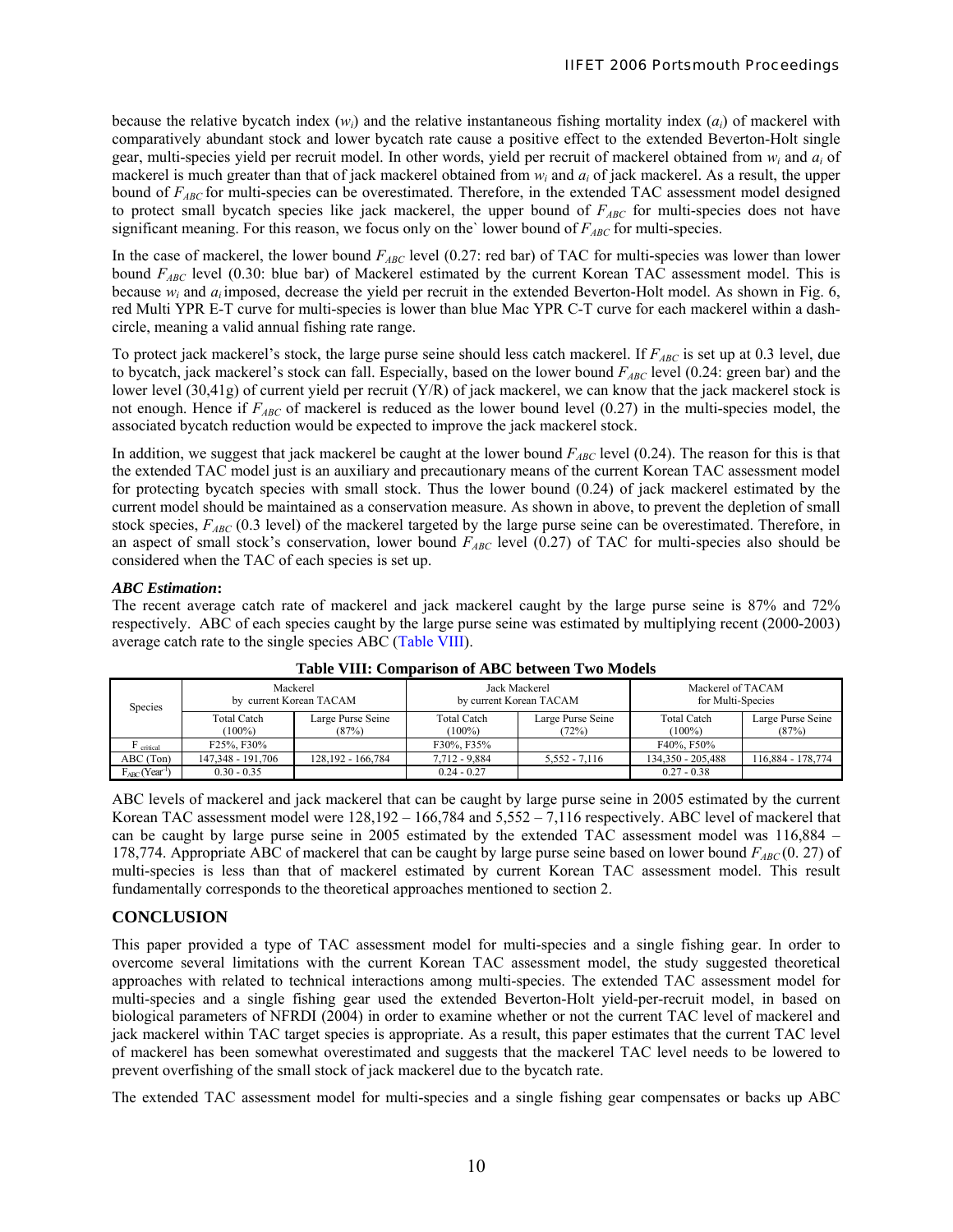estimation by species of a single fishing gear by computing ABC for multi-species. For example, average fishing mortality among multi-species due to bycatch can partially reduce a bias of fishing mortality that a single species and single fishing gear assessment does not detect. Thus, the extended TAC assessment model can be adopted as an auxiliary and precautionary means, for overcoming limitations of the current TAC assessment model and for rational operation of the Korean TAC system. Conversely, this implies that the extended TAC assessment model has a limit of estimating each ABC by each species, because it does not provide an appropriate fishing mortality rate  $(F_{ABC})$  for individual species. It just offers a certain fishing mortality combined by multi-fishing gears, considering bycatch inflicted by fishing gears. Henceforth, when the Korean government adds multi-species with high commercial value to its TAC system, the Korean government needs to allocate optimal amounts of target species by fishing gear (or vessel) considering technical interactions such as bycatch rate as well as biological interactions like the predatorprey relationship.

In conclusion, the results obtained for this case study accord with a prior expectation in the sense that target TACs are lower when bycatch is taken into account. It also suggests the feasibility of the approach. Conversely, in view of the modest difference in TACs from the existing versus generalized model, it could be argued that these differences are well within the precision of model capabilities and that the gains from the added complexity are not worth the cost. While this rationale is comforting, should be tested under a range of input scenarios to determine how robust the robustness of results.

The use of  $F_{ABC}$  based on round weight of fish harvested may be questioned as a policy target for several reasons. First,  $F_{ABC}$  does not adequately consider the costs of harvest. As  $\overline{F}$  goes to  $F_{MSY}$ , the marginal cost of additional harvests explodes toward infinity. The harvests of the marginal entrant are subsidized by reduced yields of existing fishermen. Secondly, along the sustainable Beverton-Holt yield curve, percentage change in total yields is equal to percentage change in numbers of fish caught times percentage change in mean weight per fish harvested (%∆H = %∆N × %∆M). At maximum yield per recruit, %∆N and %∆M are equal in absolute magnitude but of opposite sign. However, in the study fishery, price per g increases with fish size so that maximum revenue per recruit occurs at an *F* lower that *FMAX* of yield per recruit [24]. It is arguable that maximum revenue per recruit is the point at which overfishing begins, rather than  $F_{MAX}$  of yield per recruit. More investigations of this economic discussion are needed. Thirdly, the importance of revenue considerations for profitability as producers' surplus, is obvious. However, the fish size-price premia imply significant gains in consumers' surplus form F value lower than the usual *FABC*.

Finally, we hope that the extended TAC assessment model will be corresponded to suggestions of Conroy [25] and Box [26] cited below. "*All model results, regardless of how well the model has been constructed, should be viewed as indicative rather than as fact*" [25]. "*All models are wrong, but some are useful!. Models are best used to compare alternative policies. Certainty is not given to us; Even a virgin fishery can collapse due to exogenous events, so how much precaution is enough?*" [26].

# **REFERENCE**

- 1. Beverton, R. J. H., and Holt, S. J., 1957. On the dynamicsof exploited fish populations. U.K. Minist. Agric. Fish. Food Fish. Invest. (Ser. 2) 19: 533 pp.
- 2. Ryu, J. *et al*., 2002. A Study on Annual Expansion Program of TAC Target Species, Ministry Of Maritime Affairs and Fisheries (MOMAF), 167 pp.
- 3. Ryu, J., Nam, J., and Gates J. M., 2006. Limitations of the Korean Conventional Fisheries Management Regime and Expanding Korean TAC System toward Output Control System, Marine Policy 30 : 510-522.
- 4. Kell, L. T., *et al*, 2006. An Evaluation of Multi-annual Management Strategies for ICES Roundfish Stocks, ICES Journal of Marine Science, 63: 12-24.
- 5. Baik, C., Kim, Y. Lee, D., *et al*., 2004. Stock Assessment and Fishery Evaluation Report of Year 2005 TAC-based Fisheries Management in the Adjacent Korean Water, National Fisheries Research and Development Institute (NFRDI). 237 pp.
- 6. Gates, J. M., Ryu, J. and Nam, J., 2004. Study on the Foundations for ITQ System Enforcement in Korea, Korea Maritime Institute (KMI), 148 pp.
- 7. Pascoe, S., 1995. Bioeconomic models and modelling: Theory and Practice, Centre for the Economics and Management of Aquatic Resources (CEMARE), Department of Economics, University of Portsmouth, 169 pp.
- 8. Murawski, S. A., 1984. Mixed species yield-per-recruit analysis accounting for technological interaction. Can. J. Fish. Aquat. Sci., 41: 897-916.
- 9. Murawski, S. A., Lange, A. M., and Idoine, J. S., 1991. An analysis of technical interactions among Gulf of Maine mixed species fisheries, ICES Journal of Marine Science Symposium 193: 237-252.
- 10. Daan, N., 1987. Multispecies Versus Single-Species Assessment of North Sea Fish Stocks, Can. J. Fish. Aquat. Sci. 44 (Suppl. 2): 360-370.
- 11. Seo, Y. and Zhang C., 2001. A Study on the Multi-gear and Multi-species Fisheries Assessment Models in Korea Waters, J. Korean Fish. Soc. 34(4): 355-358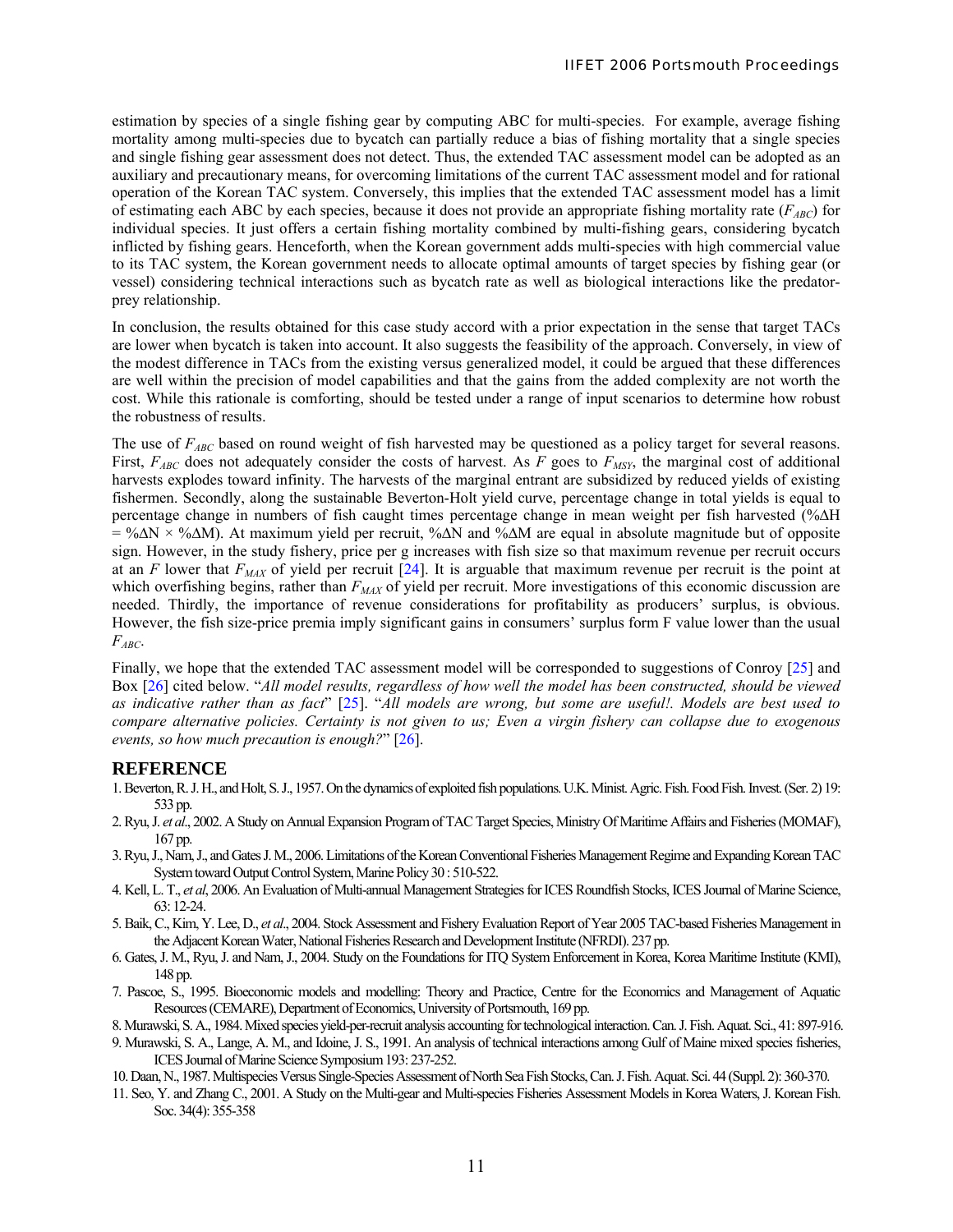- 12. Anderson, L. G., 1975. Analysis of open-access commercial exploitation and maximum economic yield in biologically and technologically interdependent fisheries, Journal of the Fisheries Research Board of Canada, 32: 1825-1842.
- 13. Schaefer, M. B., 1954. Some aspects of the dynamics of populations important to the management of the commercial marine fisheries, Bulletin of the Inter-American Tropical Tuna Commission, 1: 26-56.
- 14. Schaefer, M. B., 1957. A study of the dynamics of the fishery for yellowfin tuna in the Eastern Tropical Pacific Ocean, Bulletin of the Inter-American Tropical Tuna Commission, 2: 247-285.
- 15. MOMAF (Ministry of Maritime Affairs and Fisheries), 2004. http://fs.fips.go.kr/index.jsp
- 16. Deriso, R. B., 1987. Optimal F<sub>01</sub> Criteria and Their Relationship to Maximum Sustainable Yield, Can. J. Fish. Aquat. Sci. 44(Suppl. 2): 339-348.
- 17. Quinn, T. J. II, and Deriso, R. B., 1999. Quantitative Fish Dynamics, Oxford University Press, Inc., 542 pp.
- 18. Shepherd, j. G., 1982. A versatile new stock-recruitment relationship for fisheries, and the construction of sustainable yield curves, J. Cons, Int. Expor. Mer 40: 67-75.
- 19. Campbell, A., 1985. Application of a yield and egg-per-recruit model to the lobster fishery in the Bay of Fundy, N. Amer. J. Fish. Manage. 5: 91-104.
- 20. Sissenwine, M. P., Shepherd, J. G., 1987. An alternate perspective on recruitment overfishing and biological reference points, Can. J. Fish. Aquat. Sci. 44: 913-918.
- 21. Prager, M. H., O'Bren, J. F., and Saila S.B., 1987. Using lifetime fecundity to compare management strategies: a case history for striped bass. North American J. Fish. Manage., 7: 403-409.
- 22. Gabriel, W.L., Sissenwine, M. P. and Overholtz, W. J., 1989. Analysis of spawning stock biomass per recruit: an example for Georges Bank haddock. North American J. Fish. Manage., 9: 383-391.
- 23. Pope, J. G., 1972. An investigation of the accuracy of virtual population analysis using cohort analysis. ICNAF Res. Bull. 9: 65-74.
- 24. Gates, J. M., 1974. Demand Price, Fish Size and the Price of Fish, Canadian J. Agr. Econ. 22(3): 1-12.
- 25. Conroy, M. J. 1993. The use of models in natural resource management: prediction not prescription, Transactions of the 58<sup>th</sup> North American Wildlife and Natural Resources Conference, 509-519 pp.
- 26. Box, G.E. P. 1979. Robustness in the strategy of scientific model building, in: R. C. Laurier and G. N. Wilkinson (eds) Robustness in Statistics, Academic Press, NY, 201-236 pp.
- 27. Zhang, C., Baik, C. 2000. Proceedings of SEMINAR on TAC-based Fisheries Management II, Pukyong National University, National Fisheries Research & Development Institute, 152 pp.
- 28. Sparre, P. andVenema,S. C., 1998. Introduction to Tropical Fish Stock Assessment, FAO Fisheries Technical Paper 306/1 Rev. 2, 407 pp.
- 29. Baranov, F.I., 1918. On the question of the biological basis of fisheries, Nauchn. Issled. Ikhtiologicheskii Inst. Izv. 1: 81-128.
- 30. Von Bertalanffy, L. 1938. A quantitative theory of organic growth, Hum. Biol. 10: 181-213.
- 31. Anderson, L. G., 1977. The Economics of Fisheries Management, The Johns Hopkins University Press Baltimore and London, 296 pp.
- 32. Pascoe, S., 1994. Benefits and costs of single species conservation in a multispecies fishery: the case of the Australian eastern gemfish, paper presented at the European Association of Fisheries Economists 3rd Bioeconomic Modelling Workshop, Edinburgh, Scotland, 24-25 October.

#### **ENDNOTES**

 $\overline{a}$ 

<sup>v</sup> Beverton and Holt [1] developed, as yield-per recruit model, a theory of fishing of Baranov [29] using the von Bertalanffy curve [30] which described growth in fish length. The single species Beverton and Holt yield per recruit model can be described as

$$
Y/R = F \exp(-M(t_c - t_r)) \cdot W_{\infty} \sum_{n=0}^{3} \frac{U_n \exp[-nK(t_c - t_0)]}{F + M + nK} \cdot (1 - \exp[-(F + M + nK)(t_L - t_c)])
$$

where *Y/R* represents yield per recruit in weight (g), *F* represents instantaneous fishing mortality coefficient, *M* represents instantaneous natural mortality coefficient,  $U_n$  represents summation parameters ( $U_0$ =1,  $U_1$ =-3,  $U_2$ =3, and  $U_3$ =-1),  $t_c$  represents mean age (years) at first capture,  $t_r$ 

represents mean age (years) at recruitment to the fishing area, *W*∞ represents asymptotic weight, *t <sup>0</sup>* represents hypothetical age the fish would be

i Among multi-species (e.g., hairtail, flounder, puffers, redlip croaker, conger eel) with high commercial value, squid (Todarodes pacificus) is officially added to the list of TAC species in 2006.<br>ii The current Korean TAC assessment model, which does not consider technical interactions such as the bycatch component, uses the single

species Beverton-Holt yield per recruit model for most TAC species [1].<br>iii Interactions – a) Biological interaction is the interaction between fish stocks, and within fish stocks, caused by predation and food competition,

b) Economic interaction is the competition between fleets, e.g. between an industrial fishery and an artisanal fishery. The more one fleet catches of the limited resource the less will be left for its competitors. c) Technical interaction means that the fishery on one stock creates fishing mortality on other stocks because the fishery is either a multi-species fishery or because of inevitable by-catches [28].<br><sup>iv</sup> Here, as a case study, this paper just provides a type of multi-species and a single gear with

component, but hereafter, this case study needs to provide several types like a single species and multi-gears, and multi-species and multi-gears considering three interactions.

zero length, *K* represents the Brody growth coefficient, and  $t_L$  represents the maximum age (years).<br><sup>vi</sup> This equation is used in a 1<sup>st</sup> order Taylor Series approximation to project yield. This approximation is only v "large" F values, higher order terms would be needed. For the case study F is relatively low.  $F_{0,1}$  means that the slope of the yield per recruit curve for the  $F_{0,1}$  rate is only one-tenth the slope of the curve at its origin.